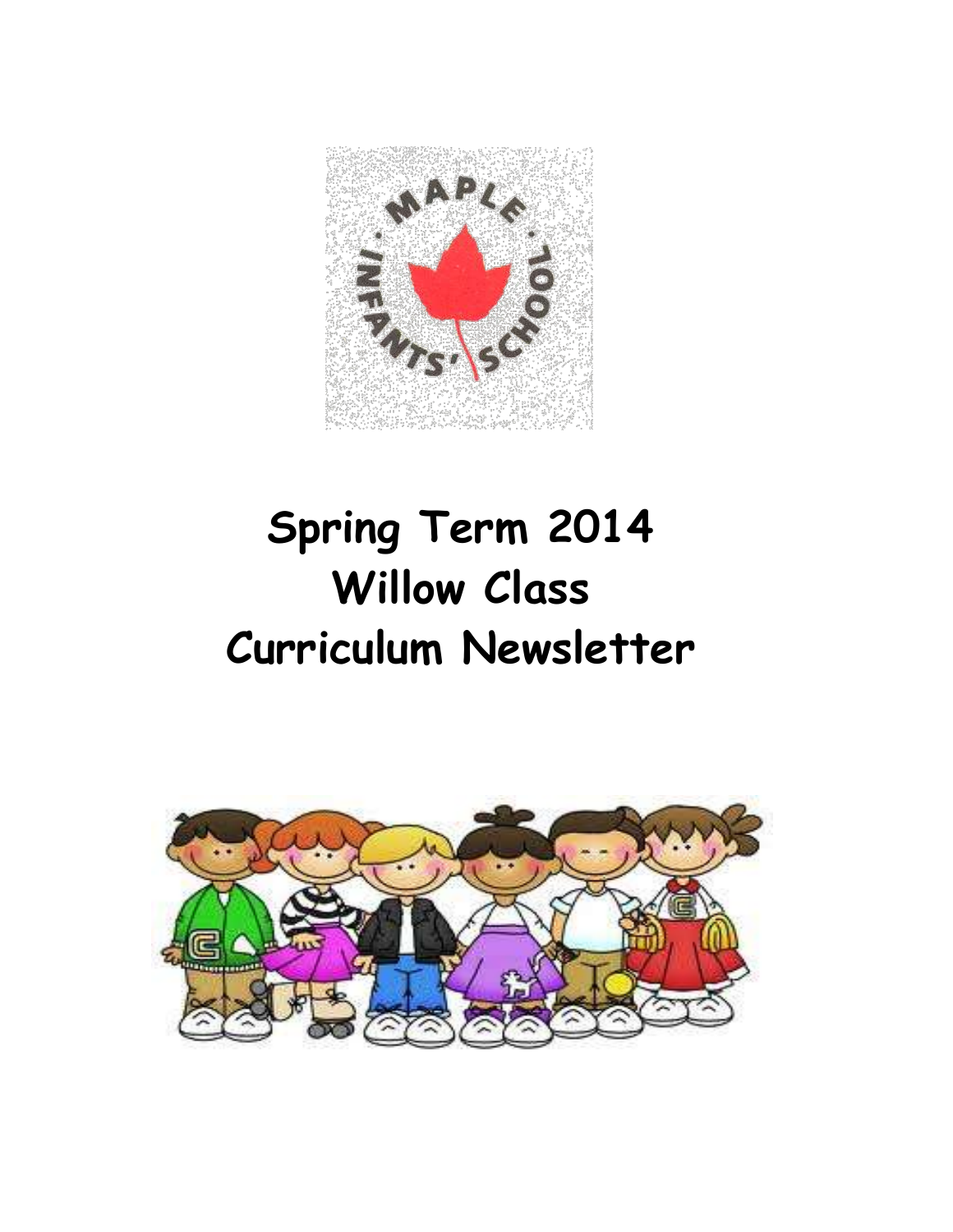Dear Parents and Carers,

Happy New Year!

The theme for this term is Traditional Tales but the children's interests will also guide us. We recognise that children develop at their own rates, and in their own ways and we reflect this in our planning and teaching.



This term we will be providing various learning opportunities based on the introduction of a new story each week.

7<sup>th</sup>- 10<sup>th</sup> January **The Ugly Duckling** 

13th - 17th January **The Three Little Pigs**

20st - 24th January **Goldilocks and the Three Bears**

27<sup>th</sup> January - 31<sup>st</sup> January The Three Billy Goats Gruff

31st January is **Chinese New Year** (Year of the Horse)

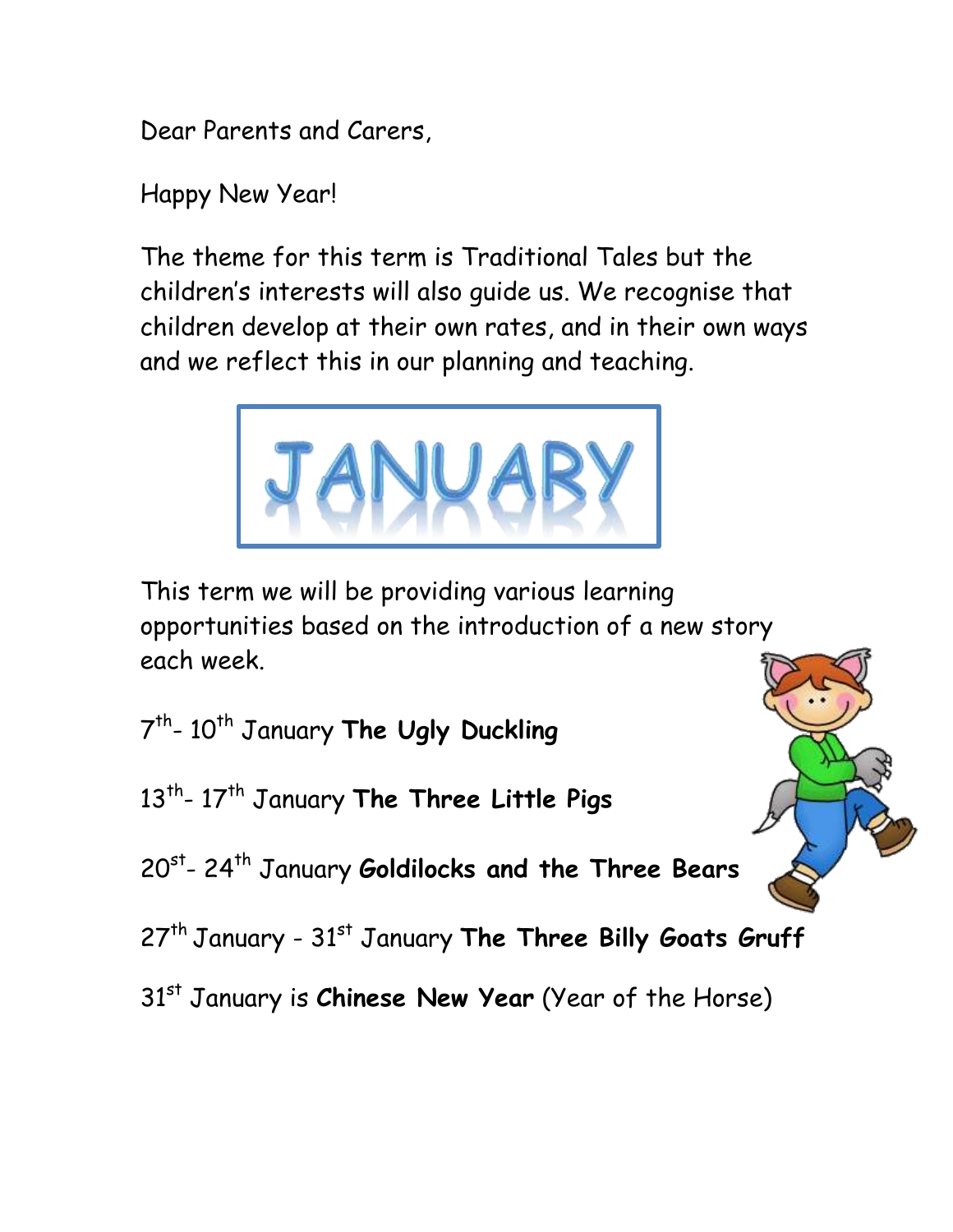

3 rd -7 th February **Jack and the Beanstalk**

10<sup>th</sup>-14<sup>th</sup> February **Little Red Riding Hood** 

14th February **Valentine's Day**

17<sup>th</sup> - 21<sup>st</sup> February **Half-Term** 



24<sup>th</sup> February - 28<sup>th</sup> February The Elves and the **Shoemaker**



**Characteristics of Effective Learning**

- **Playing and Exploring**
- **Active Learning and**
- **Creating and Thinking Critically**

**These characteristics support children's learning across all areas of the curriculum.**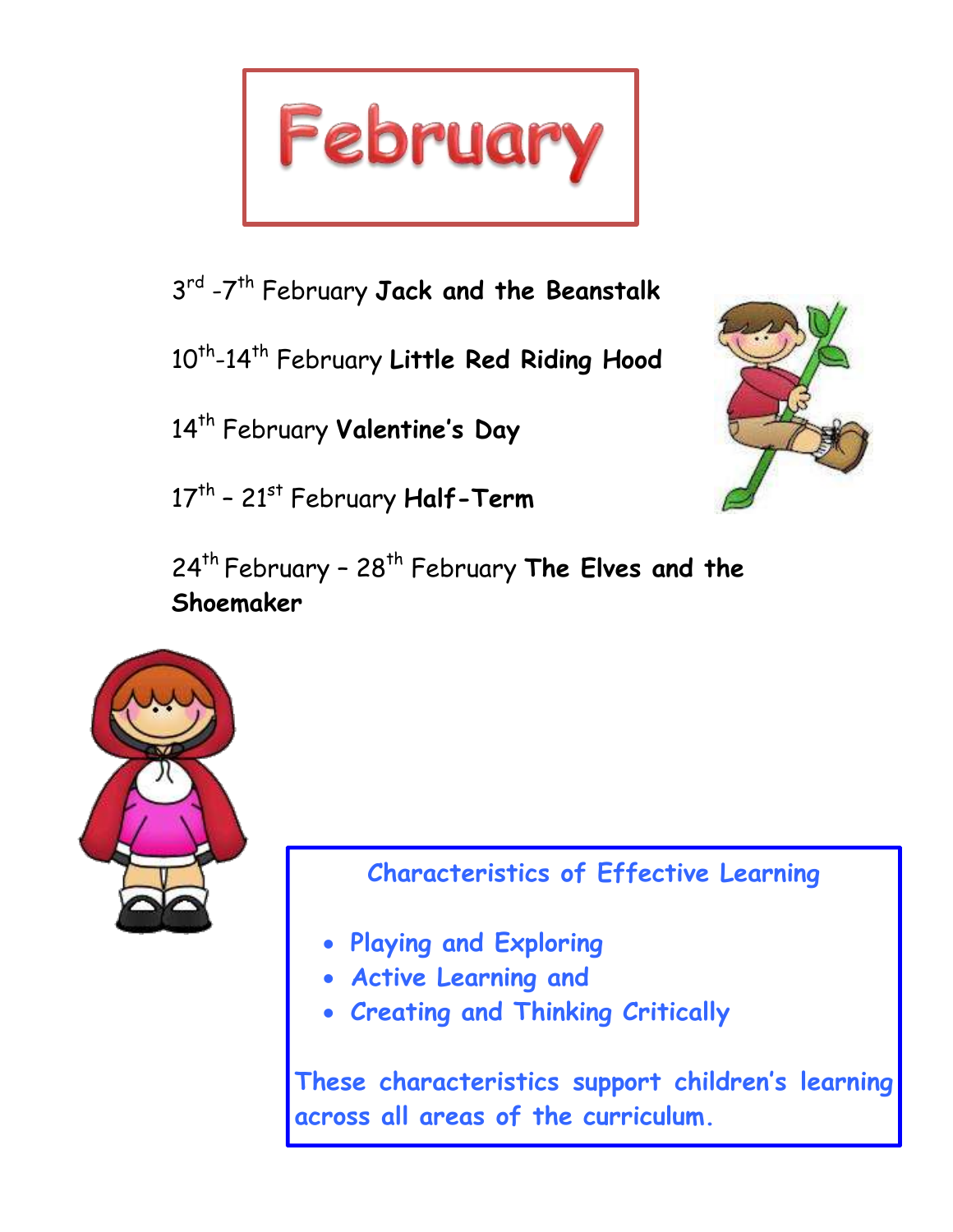

3<sup>rd</sup>- 7<sup>th</sup> March **Rapunzel** 

4 th March **Pancake Day**

6 th March **World Book Day** - Dress up as a Book Character

10<sup>th</sup>- 14<sup>th</sup> March - **The Gingerbread Man** 

17th -21st March - **Snow White and the Seven Dwarfs** 

24th -28th March - **Rumpelstiltskin**

30th March - **Mothers Day**

31st March – 4 th April – **The Emperor's New Clothes**



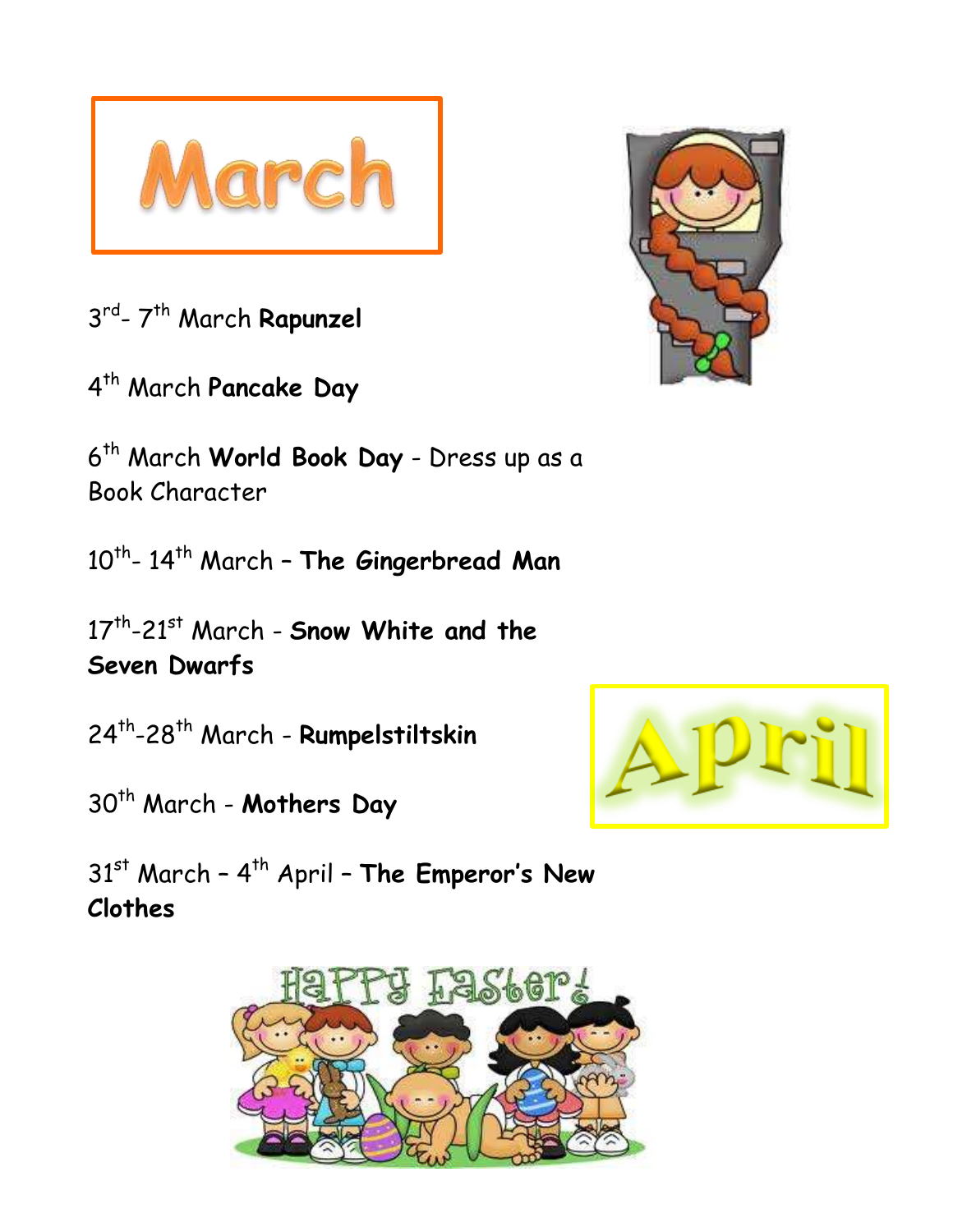# **There are seven areas of learning that we use to plan our activities, and these are:**

#### **Personal Social and Emotional Development**

#### **Making Relationships**

Can play in a group, extending and elaborating play ideas, e.g. building up a role-play activity with other children.

Initiates play, offering cues to peers to join them.

Keeps play going by responding to what others are saying or doing.

Demonstrates friendly behaviour, initiating conversations and forming good relationships with peers and familiar adults.

#### **Self Confidence and Self-awareness**

Welcomes and values praise for what they have done.

Enjoys responsibility of carrying out small tasks.

#### **Managing Feelings and Behaviour**

Begins to accept the needs of others and can take turns and share resources,

sometimes with support from others

#### **Communication and Language**

#### **Listening and attention**

Listens to stories with increasing attention and recall.

Joins in with repeated refrains and anticipates key events and phrases in rhymes and stories.

#### **Understanding**

Shows understanding of prepositions such as 'under', 'on top' or 'behind'.

## **Speaking**

Beginning to use more complex sentences to link thoughts (e.g. using and, because). Uses talk in pretending that objects stand for something else in play, e.g. 'This box is my castle.'

## **Physical Development**

## **Moving and Handling**

Runs skilfully and negotiates space successfully, adjusting speed or direction to avoid obstacles.

Can catch a large ball.

Uses one-handed tools and equipment, e.g. makes snips in paper with child scissors.

#### **Health and Self-care**

Can tell adults when hungry or tired or when they want to rest or play.

Understands that equipment and tools have to be used safely